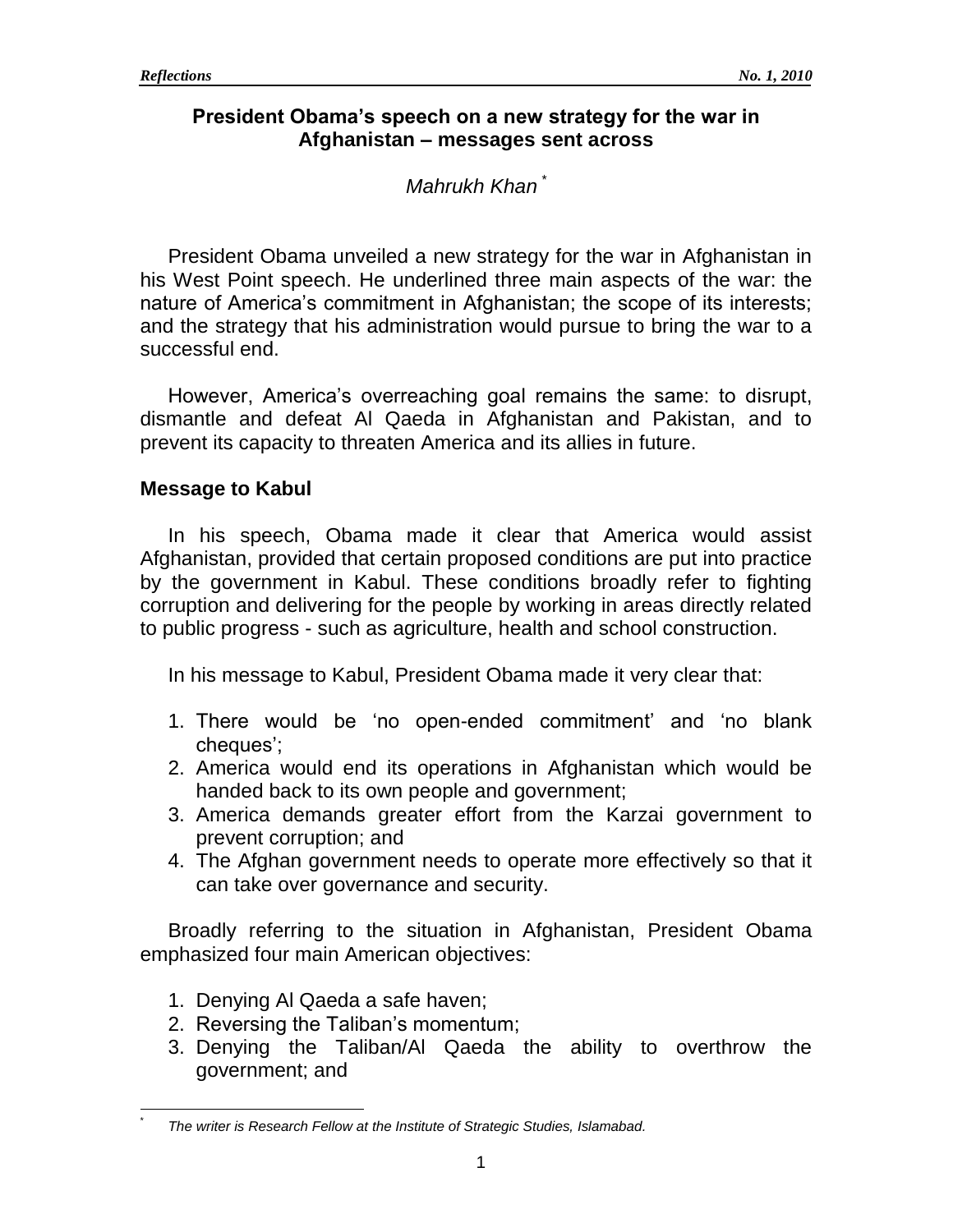4. Strengthening security forces and the government in Afghanistan so that they can take responsibility for the country"s future.

To achieve these objectives, President Obama tabled a threepronged strategy:

- 1. Pursuing a military strategy that would break the Taliban's momentum and increase Afghanistan's capacity over the next 18 months;
- 2. Working with the United Nations and the Afghan people to pursue a more effective civilian strategy so that the government can take advantage of improved security; and
- 3. Acting with full recognition that U.S. success in Afghanistan is inextricably linked to its partnership with Pakistan

Clarifying America"s intentions, he declared that America had no interest in occupying Afghanistan and that after troops are withdrawn, it would be interested in seeking a relationship based on mutual respect to create a long-lasting partnership. He said, "We will continue to advice and assist Afghanistan's security forces to ensure that they can succeed over the long haul. But it will be clear to the Afghan government – and more importantly to the Afghan people – that they will ultimately be responsible for their own security."

### **Reference to Pakistan**

Obama"s approach to Pakistan can be defined as *counter-terrorism heavy*. Recognizing Pakistan"s position, President Obama emphasised that success in Afghanistan is "inextricably linked to their partnership with Pakistan'. Referring to Pakistan, Obama stated, "..this is not just America's war".

President Obama could not be very specific about his Pakistan strategy. However, he stressed that U.S. victory in Afghanistan depends on the latter"s good relations with Pakistan.

The U.S. President also referred to the expansion of war in Pakistan - if he can get a "weak, divided, suspicious Pakistani government to agree to the terms". Obama had previously signed off on a plan for more drone strikes against militants, increasing the number of CIA personnel inside Pakistan and extending operations which would possibly include drone attacks in the southern province of Balochistan.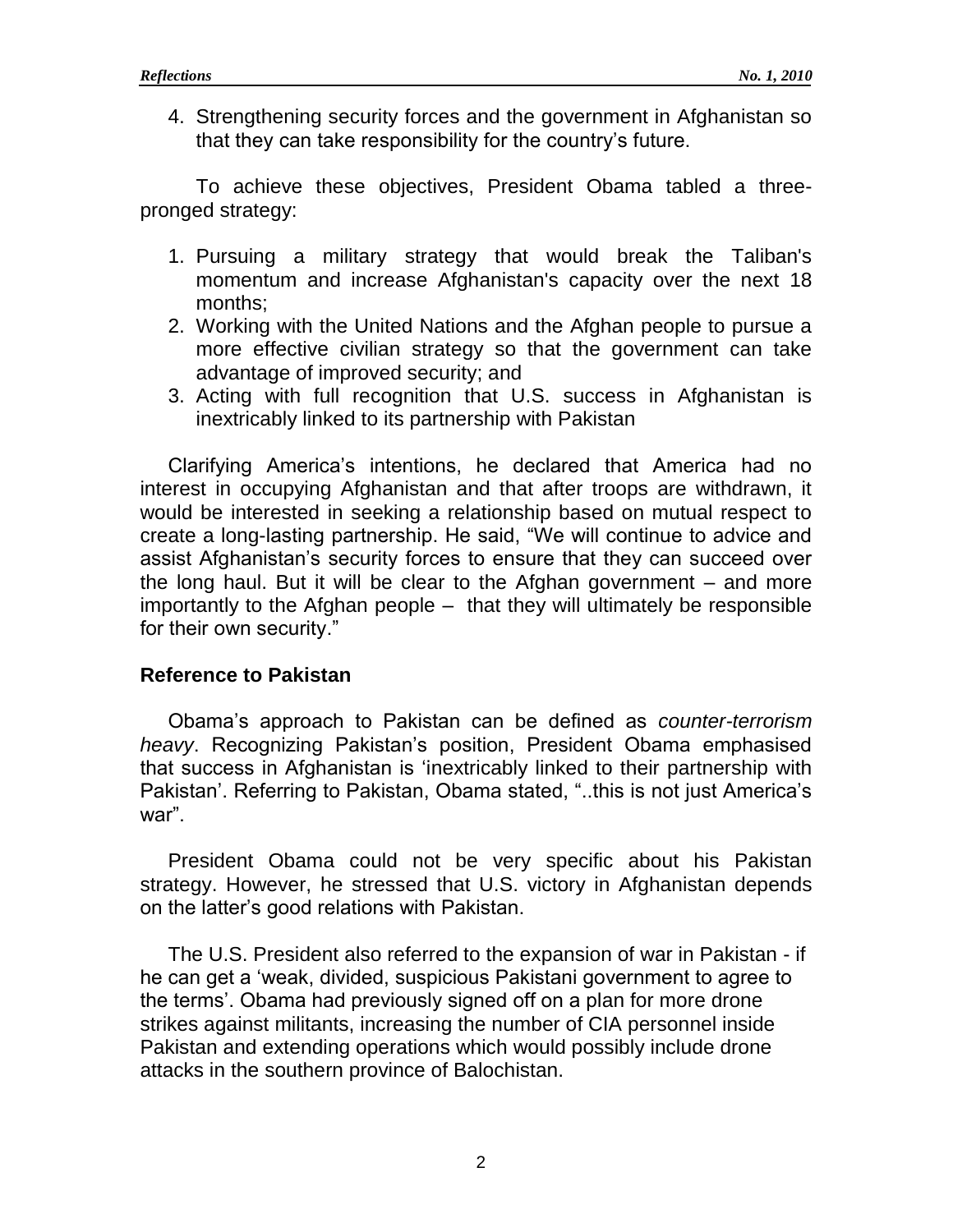Largely, Obama"s speech with reference to Pakistan revolved around three main suspected threats the U.S. faces:

- 1. President Zardari"s relationship with the Pakistan military: a weak and unpopular government may become an obstacle in America"s 'exit strategy' from Afghanistan.
- 2. Safety of nuclear weapons: Obama"s decision to raise the nuclear issue is prominent since many American officials including Hillary Clinton have publicly stated that the Pakistani arsenal is secure from extremists. Obama stated that "the people and governments of both Afghanistan and Pakistan are endangered. And the stakes are even higher within a nuclear-armed Pakistan, because we know that al Qaeda and other extremists seek nuclear weapons, and we have every reason to believe that they would use them."
- 3. Success of military operations in Swat, as well as in South Waziristan.

Even though President Obama assured Pakistan that America would not leave Afghanistan as it did in the past and would certainly finish the job, Pakistan worries that an abrupt U.S. departure would leave the country vulnerable to Taliban and al Qaeda attacks. The army"s offensive being waged in the tribal areas would then effectively go waste as Pakistan would have to ultimately bear the brunt of the consequent backlash.

Pakistan faces two main challenges:

- 1. Troop deployment and surge near the Pakistan-Afghanistan border would result in Taliban spill-over into the already troubled province of Balochistan and also complicate the military offensive in South **Waziristan**
- 2. Another concern is the fulfilment Pakistan's strategic interests in Afghanistan after the departure of the U.S: a government in Kabul that is pro-Pakistan and with reduced Indian influence.

# **Taliban/Al Qaeda**

President Obama said that the Taliban are "no idle danger, no hypothetical threat.' They are like a 'cancer', spreading over the border between Pakistan and Afghanistan, which America wants to cure and kill. Even though Al Qaeda is not as active in Afghanistan as it was before 9/11, he fears that they retain their safe havens along the Pak-Afghan border. And until and unless these extremists are captured, the threat of new terror attacks remains.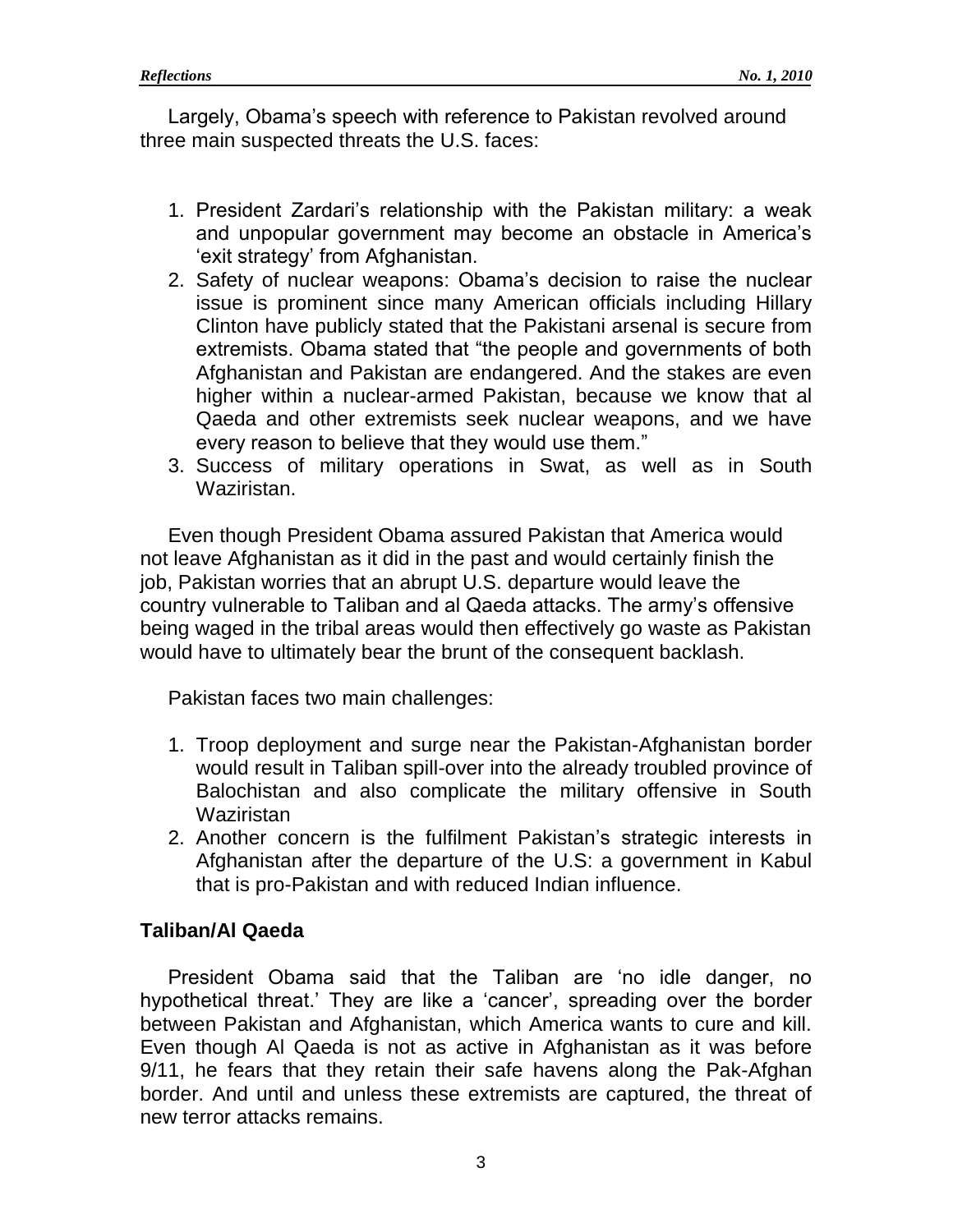He stressed that American forces lack the support they need to effectively train and partner with Afghan security forces to fight the Taliban and Al Qaeda, and at the same time secure the population. In order to overcome this vacuum, the U.S. is ready to welcome its partners in the region – India and China.

#### **On U.S. troop build-up**

President Obama said that 30,000 additional U.S. troops would be deployed to Afghanistan, bringing the U.S. total to 100,000, and asked NATO allies for several thousand more. The nature of troop build-up is also characterized as a short-term, high-intensity effort to regain the initiative against the Taliban.

President Obama stressed that "additional American and international troops will allow U.S. to accelerate handing over responsibility to Afghan forces and allow America to begin the transfer of its forces out of Afghanistan in July 2011 – America will execute this transition responsibly, taking into account conditions on the ground.'

Three to four brigades are being sent to Afghanistan. According to this plan, the first marines were to begin arriving as early as Christmas and all forces would be in place by May 2010. The forces would mainly focus on securing top population centres, including Kabul, Khost and Kandahar. Two brigades would be deployed in the south, while the third is to be deployed in eastern Afghanistan, in Paktia and Paktika.

The main strategy at a minimum would be to maintain pressure on insurgents in remote regions by using surveillance drones and utilising reports from people in the field to find pockets of the Taliban and to guide attacks.

#### **NATO troop build-up**

President Obama stressed that this war is an "international effort" and the threat posed by the Taliban and Al Qaeda is not limited to the American soil. Subsequently, NATO has promised to send an additional 7,000 troops. On the other hand, some allies like France and Germany are reluctant to do so since the decision would be unpopular in these countries. Key features of NATO"s renewed strategy in Afghanistan are to pursue economic development and provide training to the Afghan army and police forces. Furthermore, the Alliance is seeking direct talks with Taliban leaders in Quetta, developing local government resources in